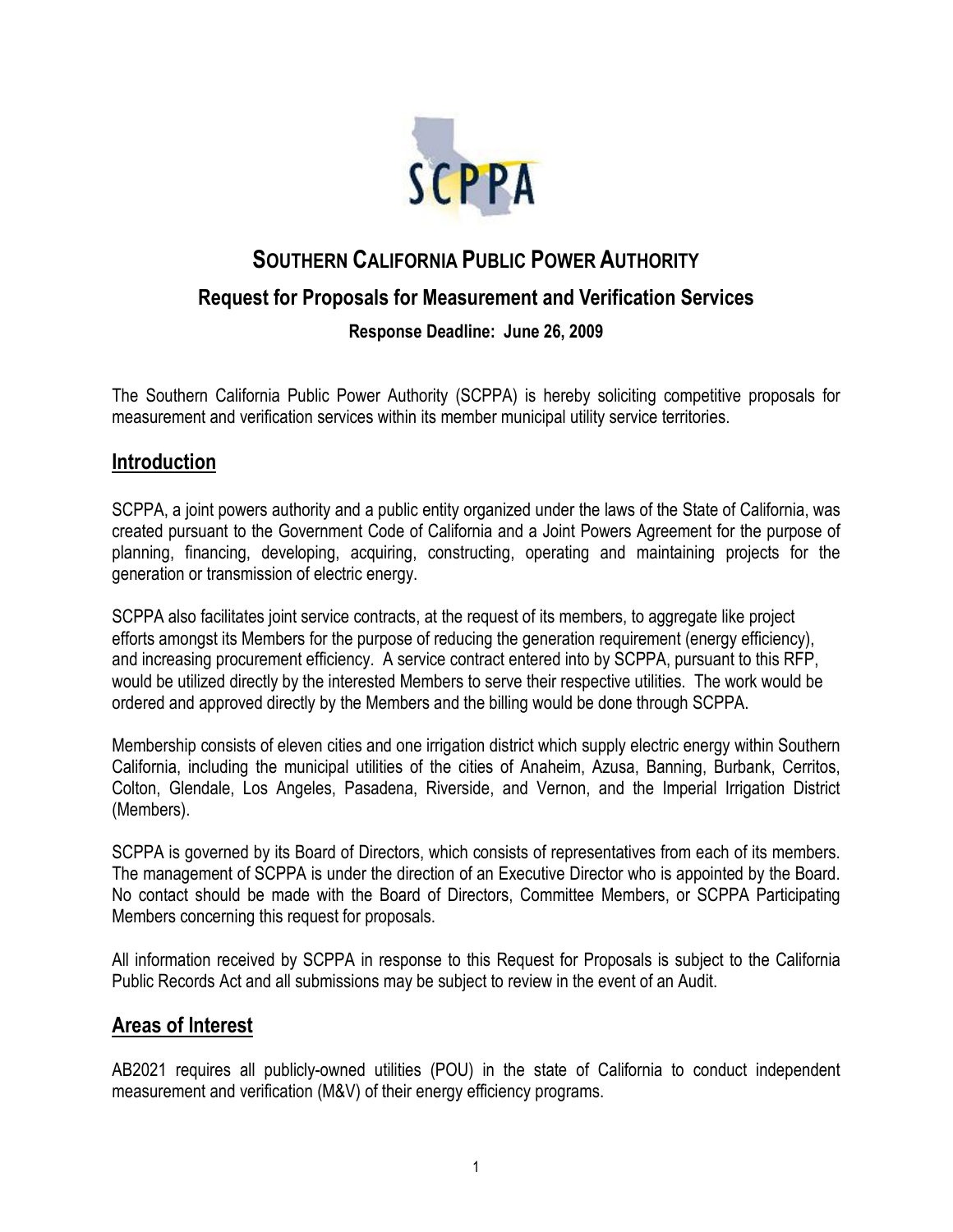SCPPA Members are seeking service companies with the following criteria:

- 1) Design Experience in M&V Evaluation Plans:
	- a. Knowledge of M&V Protocols and Standards.
	- b. Knowledge and access to industry benchmarking data.
	- c. Knowledge of statistical and sampling methods:
		- i. Deliver results from a small sample size.
		- ii. Deliver defined confidence intervals.
		- iii. Identify evaluation priorities.
	- d. Knowledge of marketing and messaging strategies to enhance program compliance and saturation.
- 2) Demonstrated awareness and understanding of SCPPA Energy Efficiency programs.
- 3) Prior success of interactions with regulatory agencies:
- a. "Independent" Third Party Status including expert testimony.
- 4) Experience in implementing program Evaluation Studies:
	- a. Impact evaluation by program and sector.
	- b. Process evaluation and recommendations on program procedures.
	- c. Market evaluation including strategy for improved portfolios.
- 5) Estimated schedule and project plan to deliver results by 1Q 2010.
- 6) Competitive Rates:
	- a. Ability to deliver across among multiple service territories.
	- b. Data collection capabilities:
		- i. Phone Centers.
		- ii. Mail, web-based, or other messaging.
		- iii. On-Site Surveys.
		- iv. Residential vs. Commercial expertise.
	- c. Estimated effort for Program Management and Supporting Analysis.

# **Proposal Submission Required Elements**

- 1) **Applicant Information**: Provide company name, physical address (if different than mailing address), e-mail address, telephone, and name and title of contact person.
- 2) **Proposal:** Provide a detailed description of solutions to the Areas of Interest.
- 3) **Fees:** Describe how fees will be determined.
	- a. Include program fee components by work units as well as cost-per-square-foot.
	- b. Include any fee reduction opportunities through potential combinations of task elements at any single customer facility and/or volume thresholds.
- 4) **Timeline:** Provide a timeline for program development and implementation for each program element, customer facility grouping, Member participation, and any other natural sub-divisions of work.
- 5) **Experience:** Respondent will clearly identify project participants and management team.
	- a. Specify key employees and describe their experience and duties related to this RFP.
	- b. Provide a commitment statement for the retention and use of key employees as proposed, their availability to initiate and sustain the proposal, as well as planned supplement if not available to assure project delivery.
	- c. Respondent shall indicate any and all pending litigation that could affect the viability of respondent's proposal or respondent's financial stability.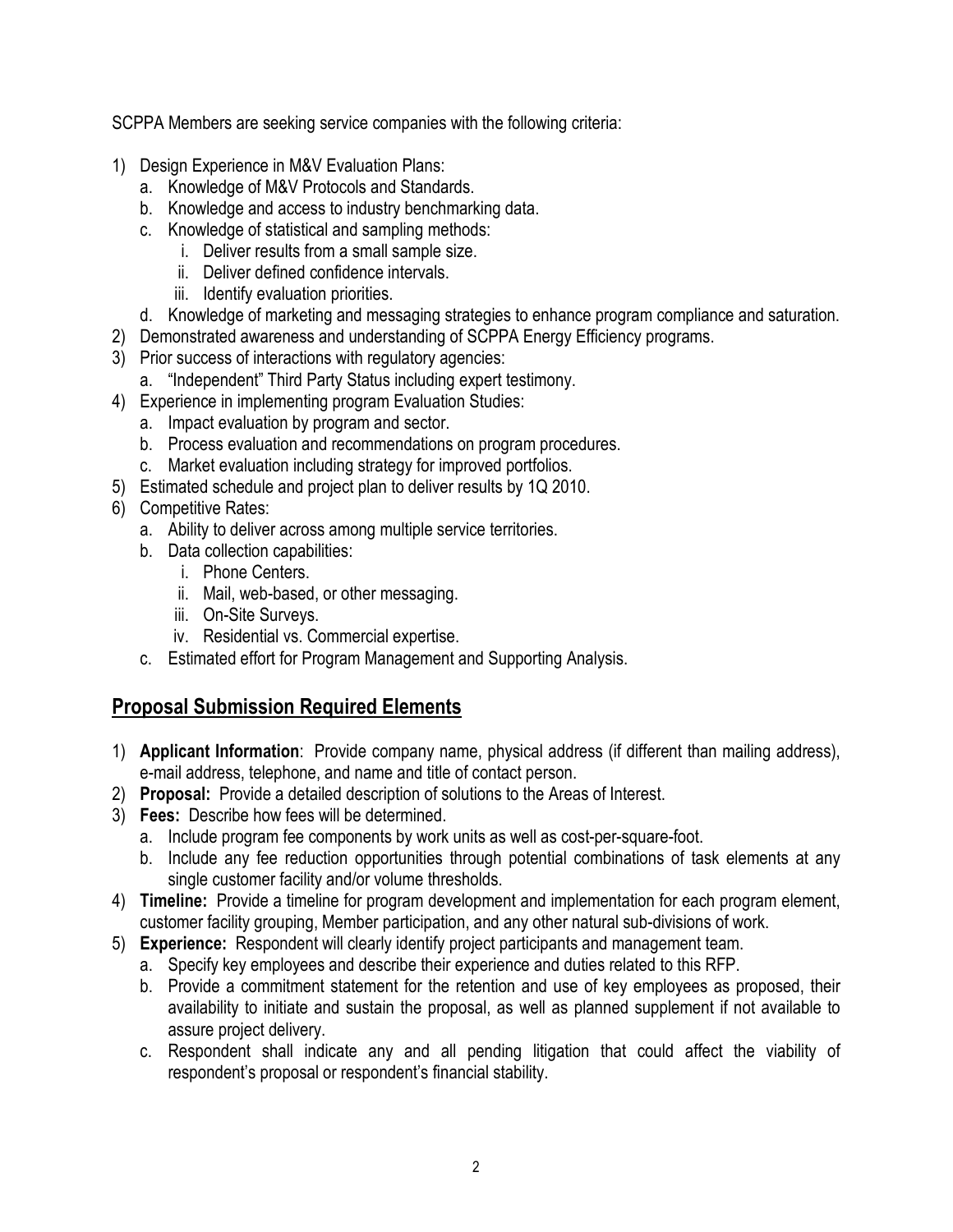## **Proposal Submission Delivery Requirements**

One (1) hard copy of your response, including a letter of authentic offer with wet-ink authority signature, and any supporting documentation should be delivered prior to the end of business day on June 26, 2008, to:

Southern California Public Power Authority 225 S. Lake Avenue, Suite 1250 Pasadena, California 91101

One electronic copy of your proposal should also be delivered as above or alternately e-mailed to dwalden@scppa.org. Clarification questions may also be addressed to David Walden at dwalden@scppa.org.

No contact should be made with the Board of Directors, Committee Members, or SCPPA Participating Members concerning this request for proposals.

All information received by SCPPA in response to this Request for Proposals is subject to the California Public Records Act and all submissions may be subject to review in the event of an Audit.

## **Proposal Terms and Conditions**

- 1) SCPPA desires to enter exclusive negotiations with the proposer once selected as may be defined through a signed letter of intent and defined term.
- 2) SCPPA shall determine at its sole discretion the value of any and/or all proposals including price and non-price attributes.
- 3) Proposals may be subdivided or combined with other proposals, at SCPPA's sole discretion.
- 4) SCPPA shall perform an initial screening evaluation to identify and eliminate any proposals that are not responsive to the RFP, do not meet the minimum requirements set forth in the RFP, are clearly not economically competitive with other proposals, or are submitted by respondents that lack appropriate creditworthiness, sufficient financial resources, or qualifications to provide dependable and reliable services.
- 5) SCPPA may entertain or eliminate proposals immediately upon receipt or at any future time if not clearly defined in the proposal as the end of the period of offer.
- 6) SCPPA reserves the right, without qualification and in its sole discretion, to accept or reject any or all proposals for any reason without explanation to the respondent, or to make the award to that respondent, who, in the opinion of SCPPA, will provide the most value to SCPPA and its customers.
- 7) SCPPA may decline to enter into a power purchase arrangement or any other agreement or contract with any respondent, terminate negotiations with any respondent, or to abandon the RFP process in its entirety.
- 8) SCPPA reserves the right to make an award to the other than the lowest price offer or the proposal evidencing the greatest technical ability or other measure if SCPPA determines that to do so would result in the greatest value to SCPPA and its customers.
- 9) Those respondents who submit proposals agree to do so without legal recourse against SCPPA, its members, and their directors, officers, employees and agents for rejection of their proposal(s) or for failure to execute or act on their proposal for any reason.
- 10) SCPPA shall not be liable to any respondent or party in law or equity for any reason whatsoever for any acts or omissions arising out of or in connection with this RFP.